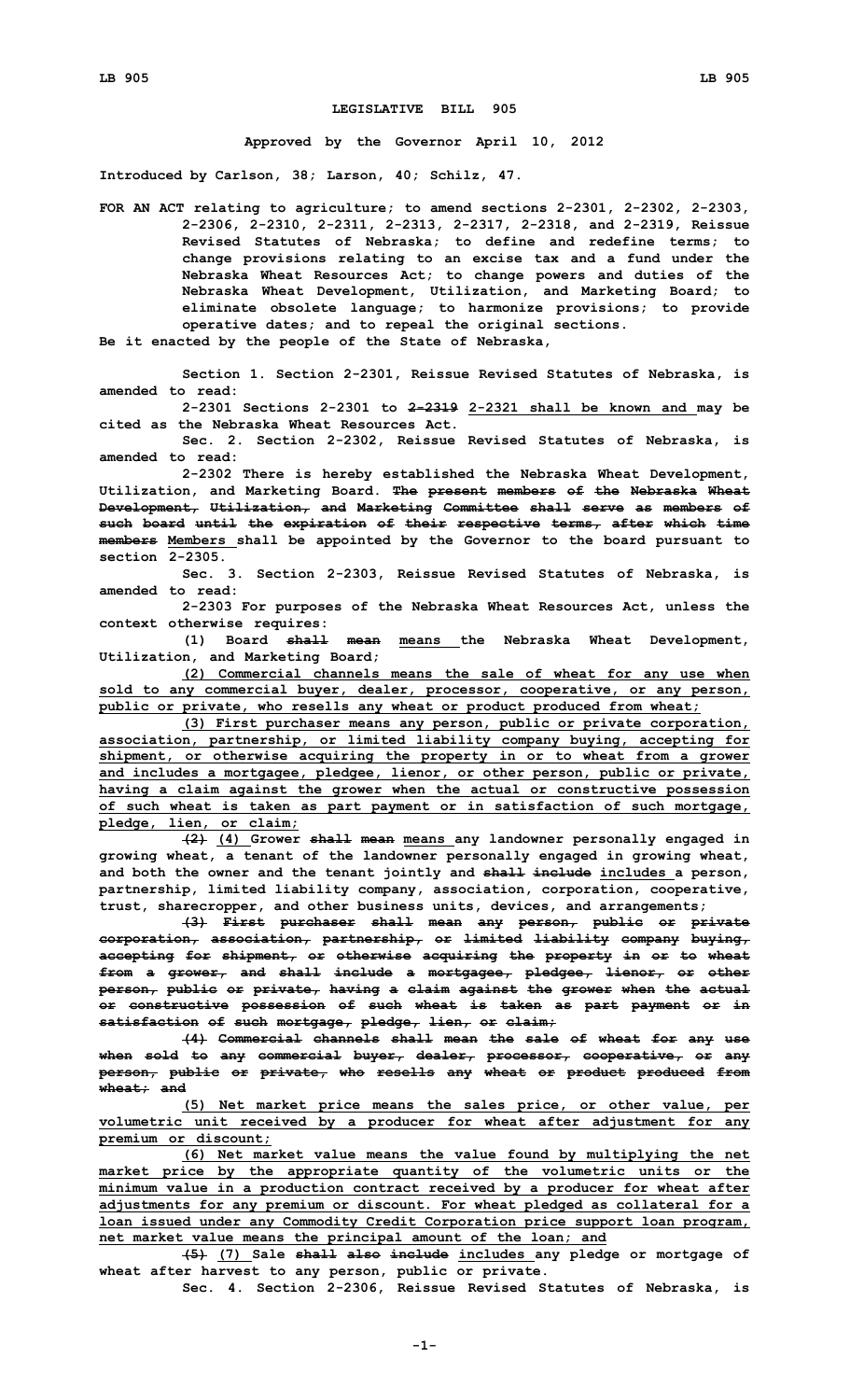**amended to read:**

**2-2306 All voting members of the board shall be entitled to actual and necessary expenses, as provided for in sections 81-1174 to 81-1177, for state employees, while attending meetings of the board or while engaged in the performance of official responsibilities as determined by the board.**

**Sec. 5. Section 2-2310, Reissue Revised Statutes of Nebraska, is amended to read:**

**2-2310 The board may establish an administrative office in the State of Nebraska at such place as may be suitable for the furtherance of sections 2-2301 to 2-2319. the Nebraska Wheat Resources Act. The board shall not purchase, construct, or otherwise obtain title to its own administrative office, but shall be limited to leasing state or commercial office space.**

**Sec. 6. Section 2-2311, Reissue Revised Statutes of Nebraska, is amended to read:**

**2-2311 (1) Commencing July 1, 1988, there is hereby levied an excise tax of one cent per bushel upon all wheat sold through commercial channels in the State of Nebraska. Commencing July 1, 1989, the board may levy an excise tax of not to exceed one and one-fourth cents per bushel upon all wheat sold through commercial channels in the State of Nebraska. Commencing July 1, 1990, the board may levy an excise tax of not to exceed one and one-half cents per bushel upon all wheat sold through commercial channels in the State of Nebraska. Commencing on the operative date of this section, there is hereby levied an excise tax of four-tenths percent of the net market value of wheat sold through commercial channels in the State of Nebraska. The tax shall be levied and imposed on the grower at the time of sale or delivery and shall be collected by the first purchaser. Under the Nebraska Wheat Resources Act, no wheat shall be subject to the tax more than once.**

**(2) The board shall have the power to reduce the excise tax for such period as it shall deem justified, but not less than one year, whenever it shall determine that the excise tax provided by this section is yielding more than is required to carry out the intent and purposes of the Nebraska Wheat Resources Act. If the board, after reducing such excise tax, finds that sufficient revenue is not being produced by such excise tax, it may restore in full or in part such excise tax not to exceed the amount per bushel authorized in subsection (1) of this section.**

**(2) After October 1, 2014, the board may, whenever it determines that the excise tax levied by this section is yielding more or less than is required to carry out the intent and purposes of the Nebraska Wheat Resources Act, reduce or increase such levy for such period as it deems justifiable, but not less than one year, and such levy shall not exceed five-tenths percent of the net market value. Any adjustment to the levy shall be by rule and regulation adopted and promulgated by the board in accordance with the Administrative Procedure Act.**

**Sec. 7. Section 2-2313, Reissue Revised Statutes of Nebraska, is amended to read:**

2-2313 The  $\tanctan\theta$  provided for by the provisions of section 2-2311<sub>7</sub> **shall be deducted, as provided by sections 2-2301 to 2-2319, the Nebraska Wheat Resources Act, whether such wheat is stored in this or any other state.**

**Sec. 8. Section 2-2317, Reissue Revised Statutes of Nebraska, is amended to read:**

**2-2317 The State Treasurer is hereby directed to establish and set up in the treasury of the State of Nebraska <sup>a</sup> fund to be known as the Nebraska Wheat Development, Utilization, and Marketing Fund, to which fund shall be credited, for the uses and purposes of the Nebraska Wheat Resources Act and its enforcement, all taxes collected by the board pursuant to the act. After appropriation, the Director of Administrative Services shall, upon receipt of proper vouchers approved by an officer of the board, issue his or her warrants on such fund and the State Treasurer shall pay the same out of the money credited to such fund. The Nebraska Wheat Development, Utilization, and Marketing Fund is created. All taxes collected by the board pursuant to the Nebraska Wheat Resources Act and any repayments relating to the fund, including license fees or royalties, shall be remitted to the State Treasurer for credit to the fund. The fund shall be used to carry out the act. The board shall at each regular meeting review and approve all expenditures made since its last regular meeting. Any money in the fund available for investment shall be invested by the state investment officer pursuant to the Nebraska Capital Expansion Act and the Nebraska State Funds Investment Act.**

**Sec. 9. Section 2-2318, Reissue Revised Statutes of Nebraska, is amended to read:**

**2-2318 The Nebraska Wheat Development, Utilization, and Marketing Board shall not be authorized to set up research or development units or agencies of its own, but shall limit its activity to cooperation and**